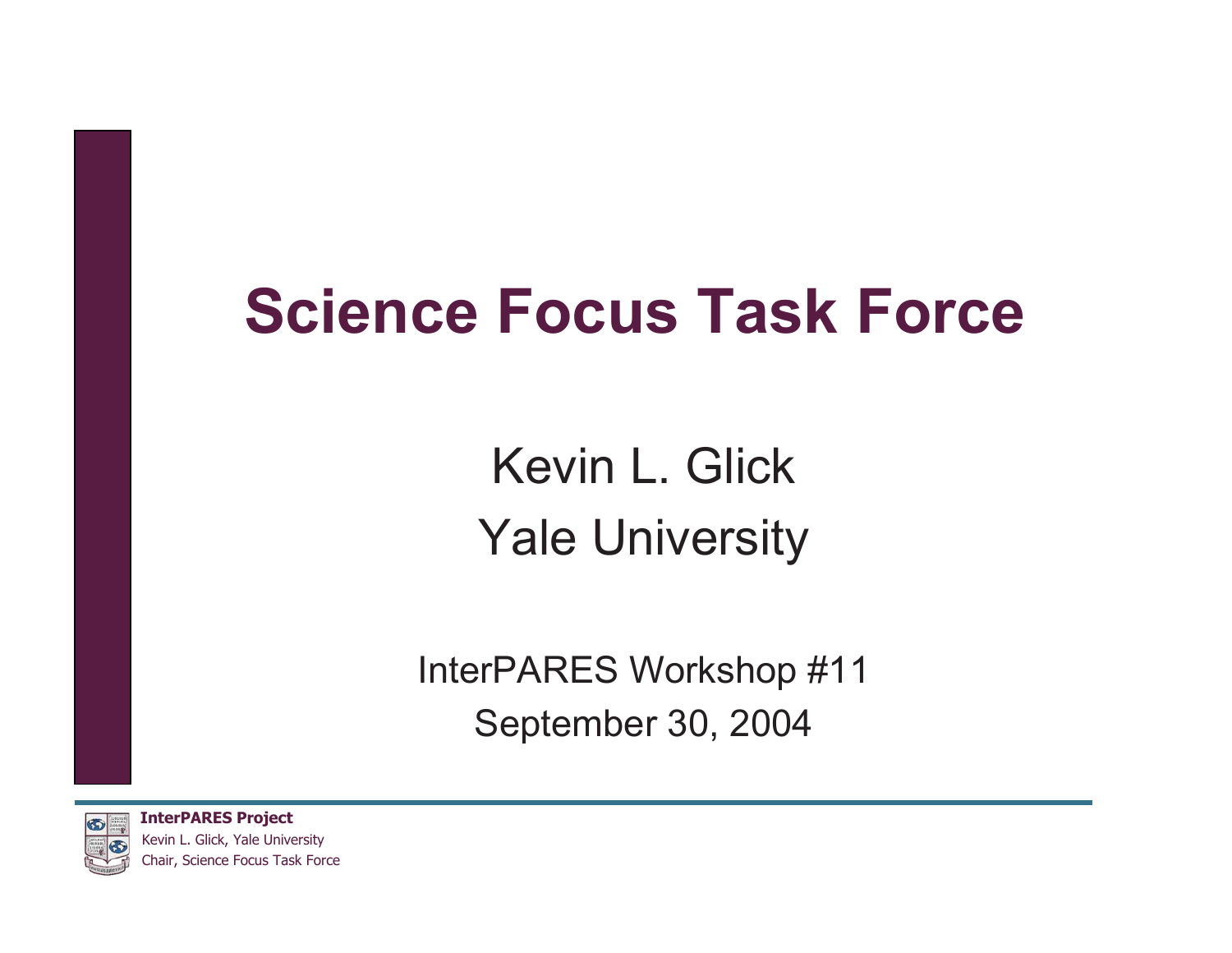# **Objectives**

- Monitor and conduct project research in the light of scientific activities
	- Literature review
	- **Surveys**
	- Case studies
	- Prototype system development
- In order to help answer the domain and cross-domain research questions.

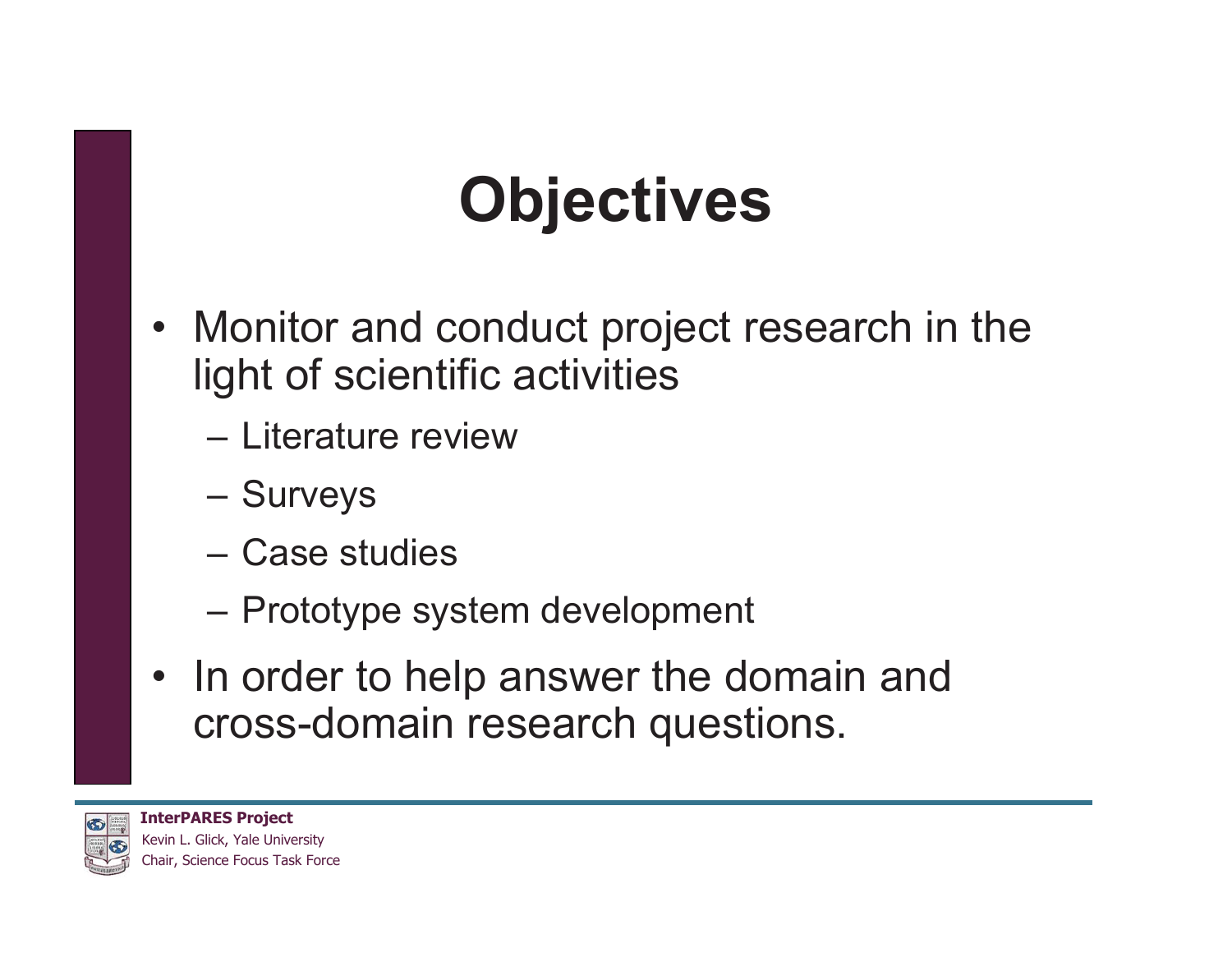### **Archaeological Records & Geographic Information Systems**

- Interviews with archaeological research center in United States Southwest
- $\bullet$ Literature review
- Online survey of archaeologist recordkeeping practices and GIS covering 30 countries

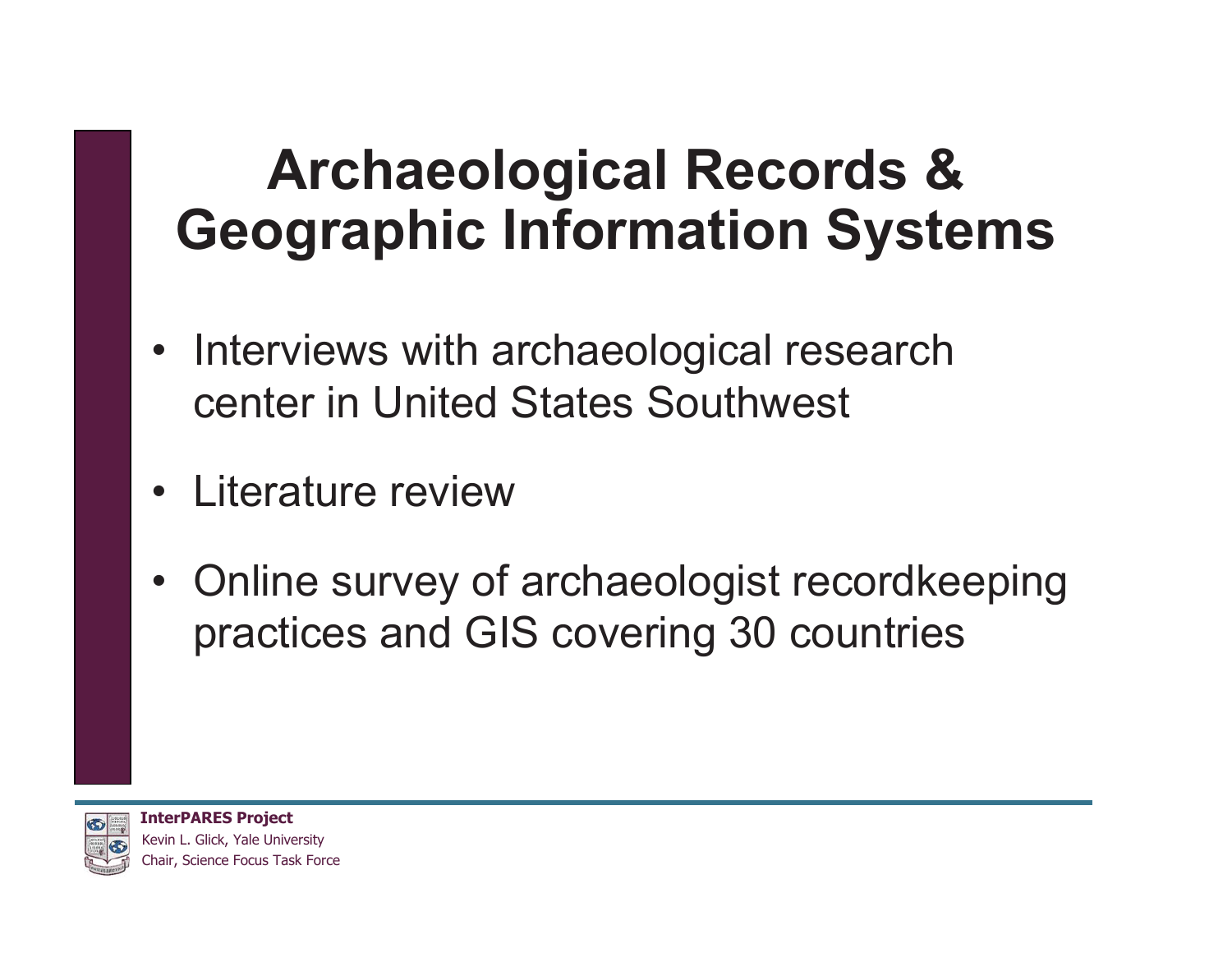#### **Cybercartographic Atlas of Antarctica**

- • *"spatially-referenced information…in an interactive, dynamic, multimedia, multimodal, multi-sensory and multidisciplinary format"*
- Records creator being investigated by InterPARES and also looking to InterPARES to help them create records capable of being preserved over the long term

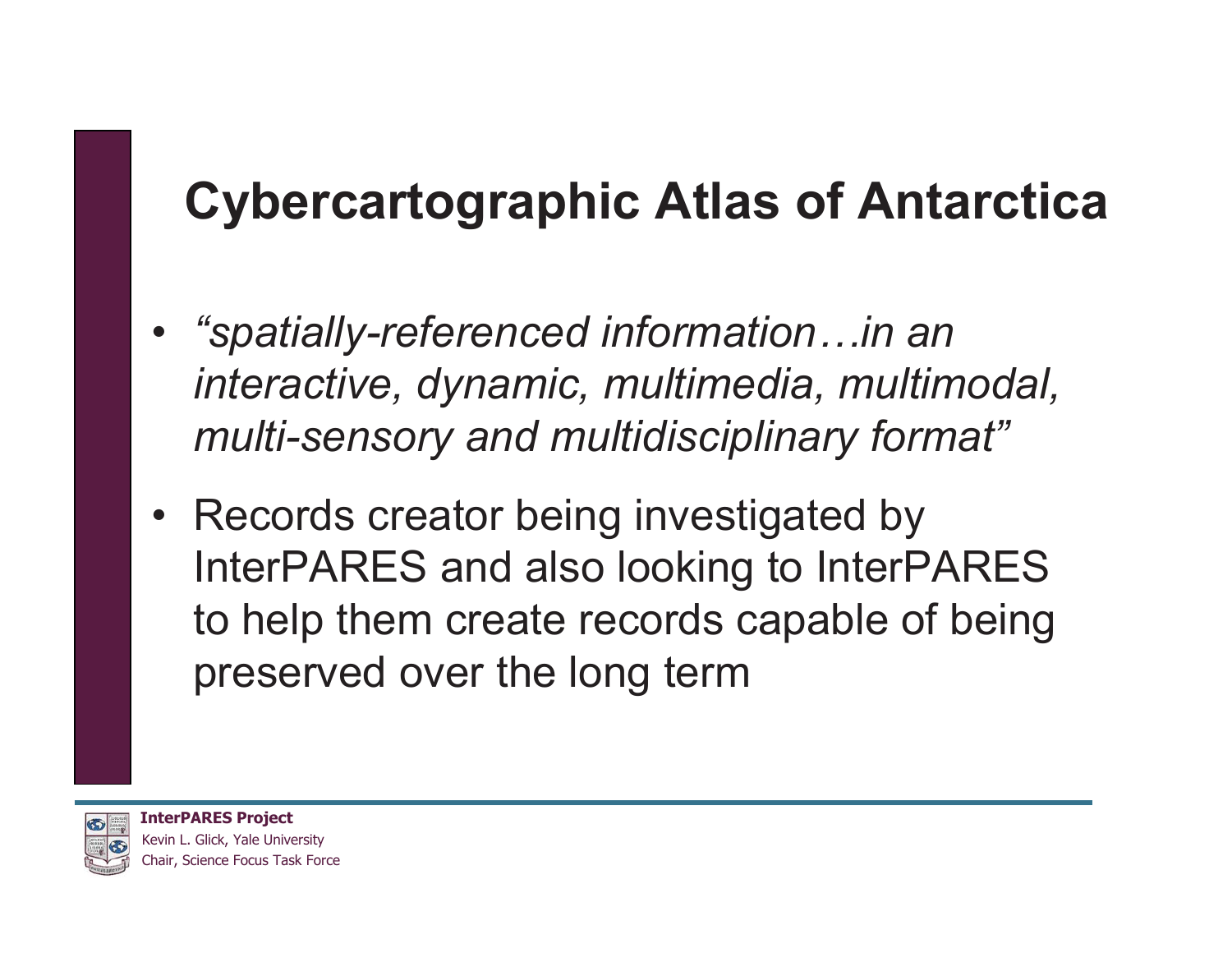#### **Spacecraft Mission Operation Records**

- Interviews of Appraisers and Preservers of Scientific data and records
- Validation of IP1 Appraisal & Preservation Models
- Walkthrough of the models using case study data and recording results
- Refinement and validation of the models

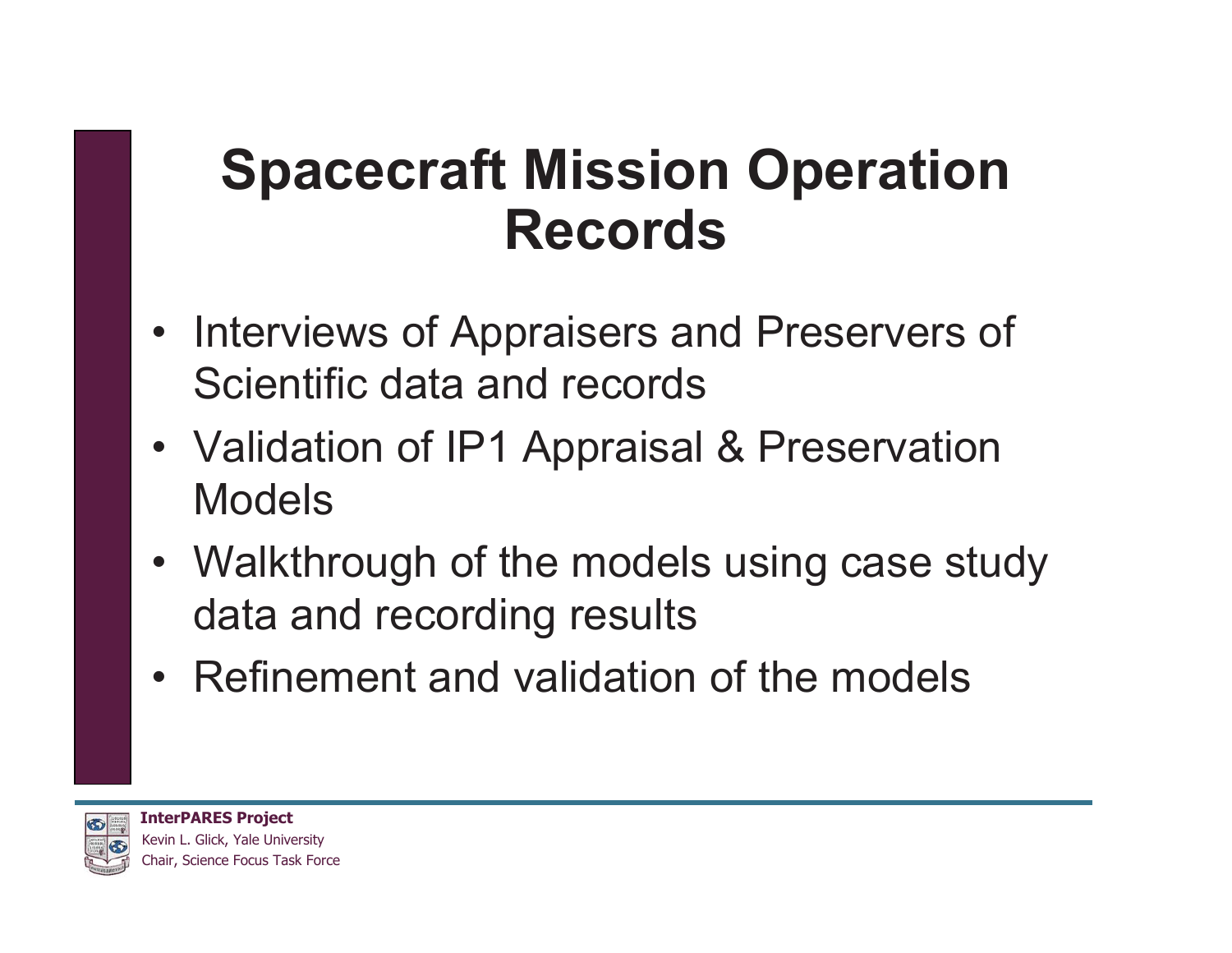#### **Electronic Engineering & Manufacturing**

- Collaboration of U.S. government agencies and San Diego Supercomputer Center
- Observation of prototype archival system that must preserve and authenticate electronic engineering and manufacturing records
- Assess InterPARES1 Preservation Model

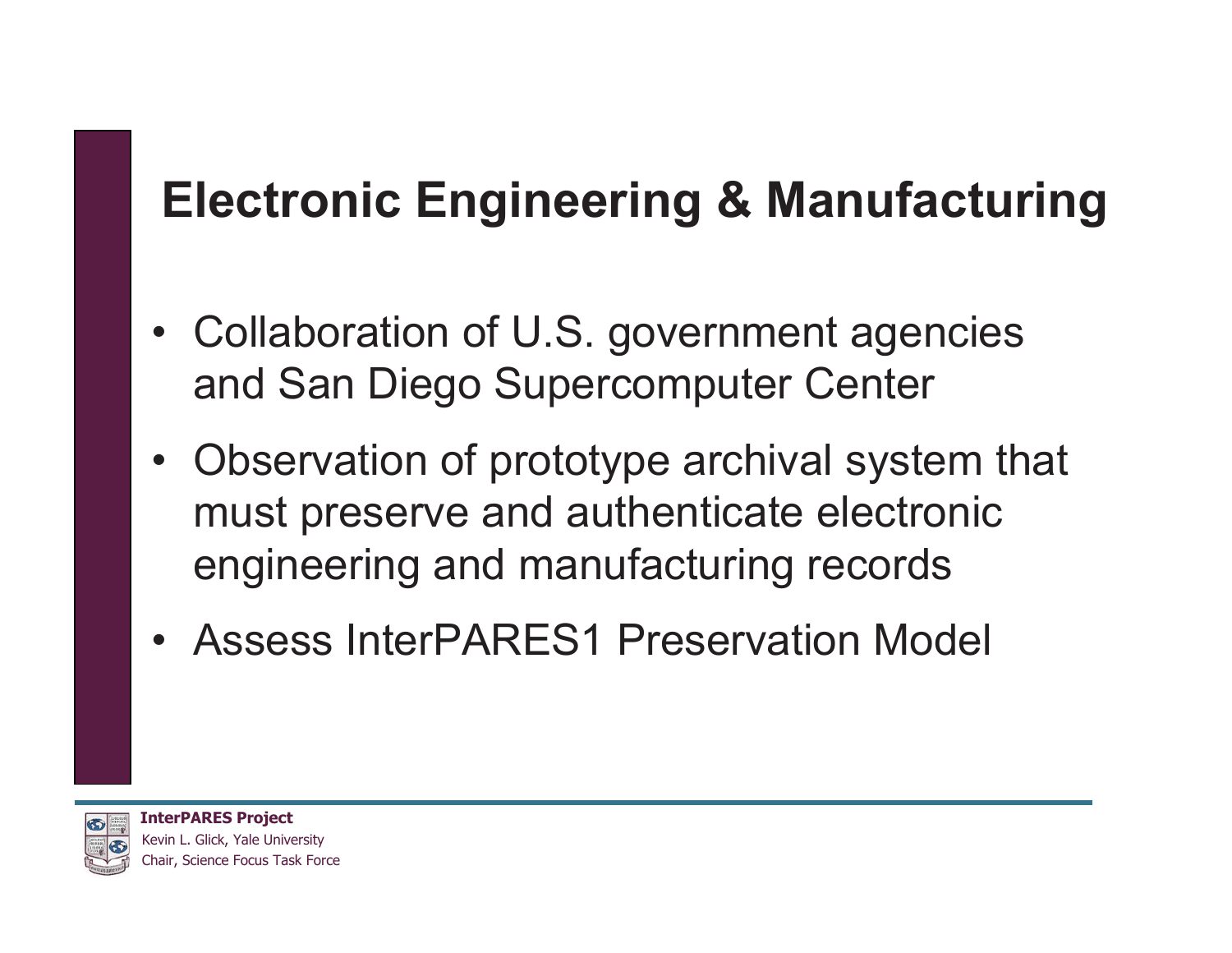#### **Persistent Archives Based on Data Grids**

- $\bullet$  Objective: Demonstrate that the functions of the InterPARES Preservation Model can be implemented in a Virtual Data Grid.
- NARA Persistent Archives Prototype will be used to accession into a distributed archival repository OAIS submission information packages (SIPs) containing scientific data, records and metadata.
- Demonstrate migration of scientific data and records in legacy file formats to current, standard file formats.

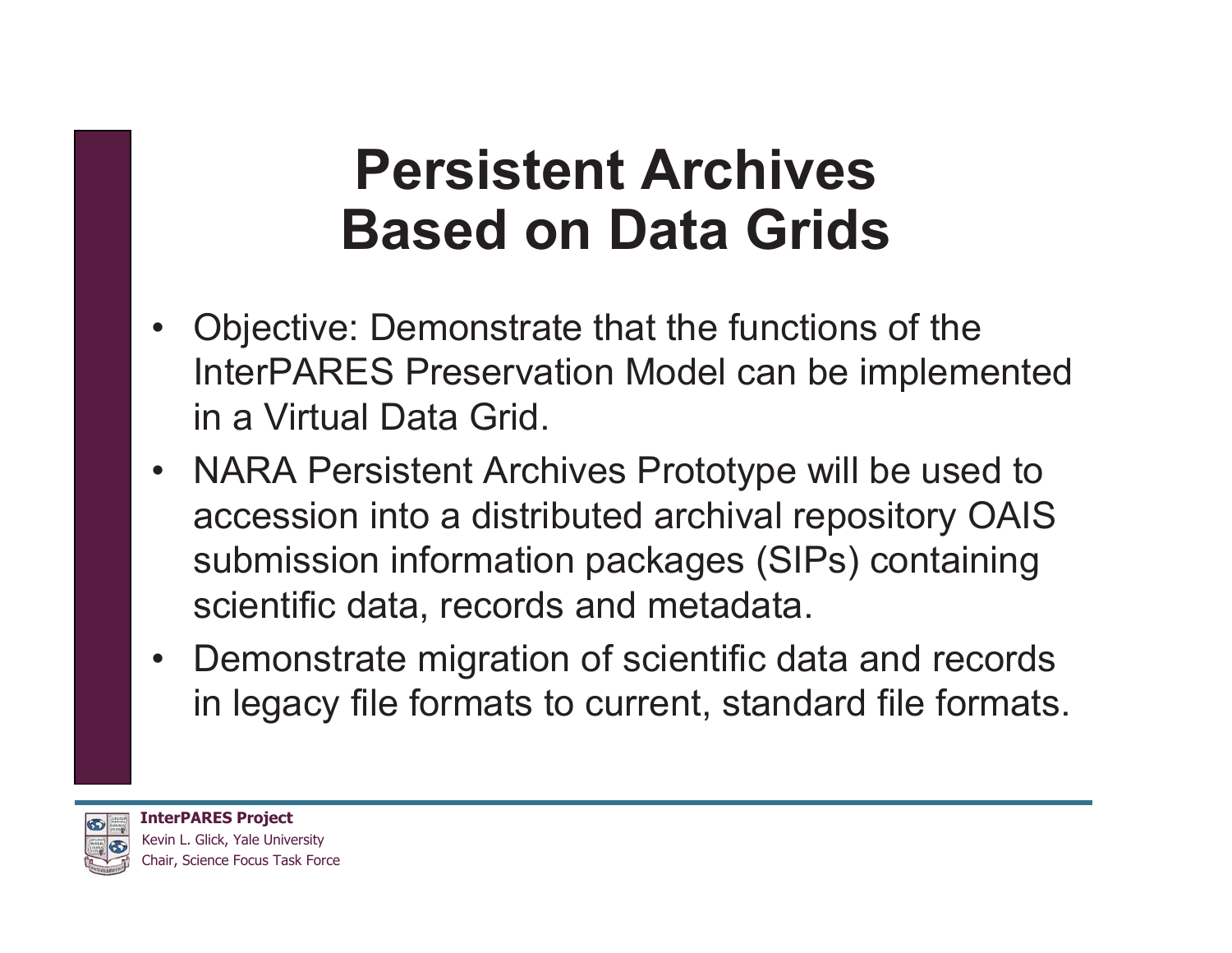#### **Survey of Encoding Formats for Scientific Data**

- Documentation of file formats, MIME types and examples of fifty file formats for scientific data in the space and earth sciences.
- $\bullet$ Readers and Viewers for all fifty file formats.
- Survey of formal languages for describing file formats
- Conversion tools for all fifty file formats.
- Test bed for migrating scientific data from current to standard formats.
- Methodology for evaluating and selecting standard file formats.

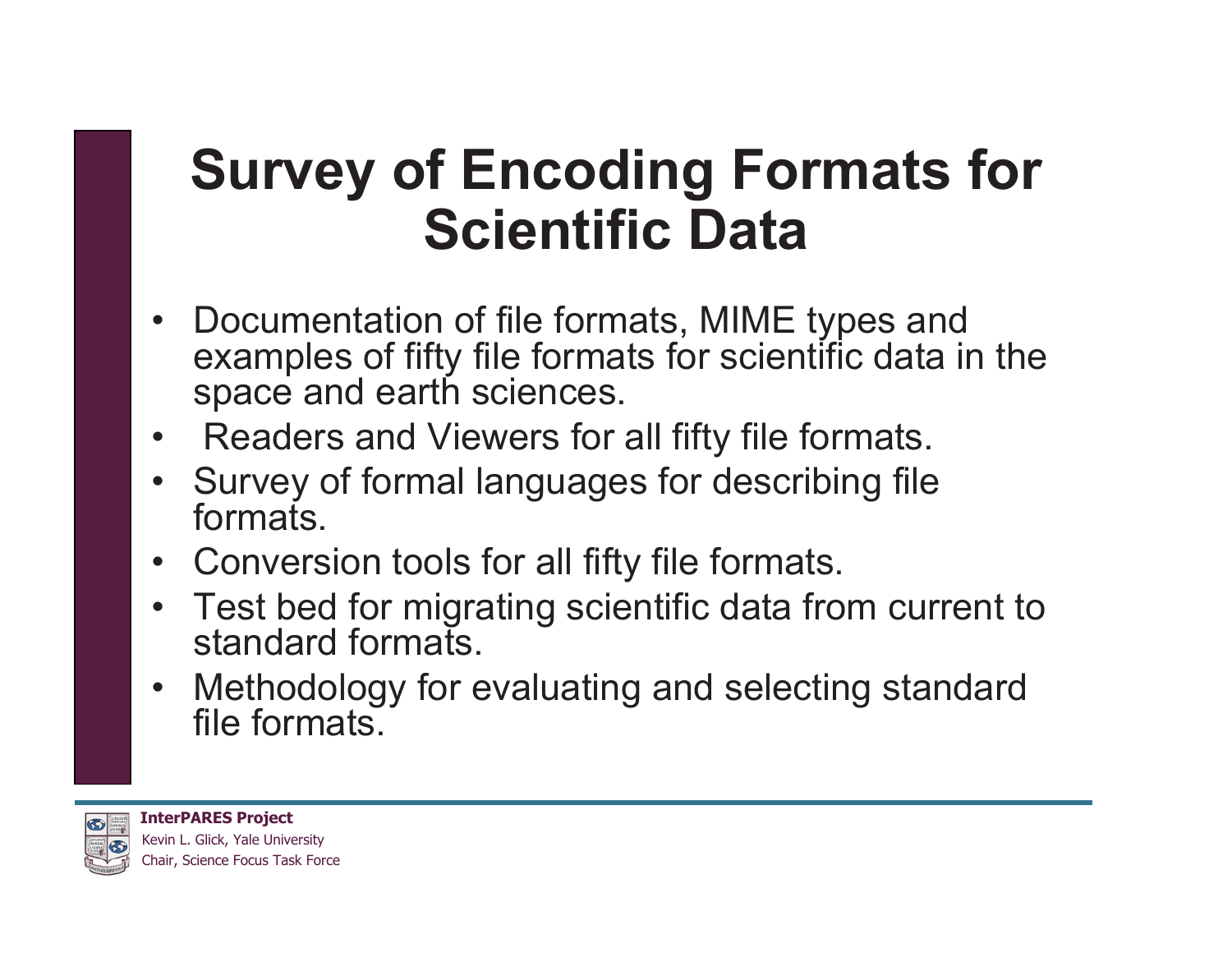### **Assessing the Authenticity of an Electronic Recordkeeping System**

- A decision support tool is being developed to aid records managers, information managers and archivists assess the trustworthiness of electronic recordkeeping systems.
- The tool is interactive, knowledge based and includes information about international standards in records management and information security.

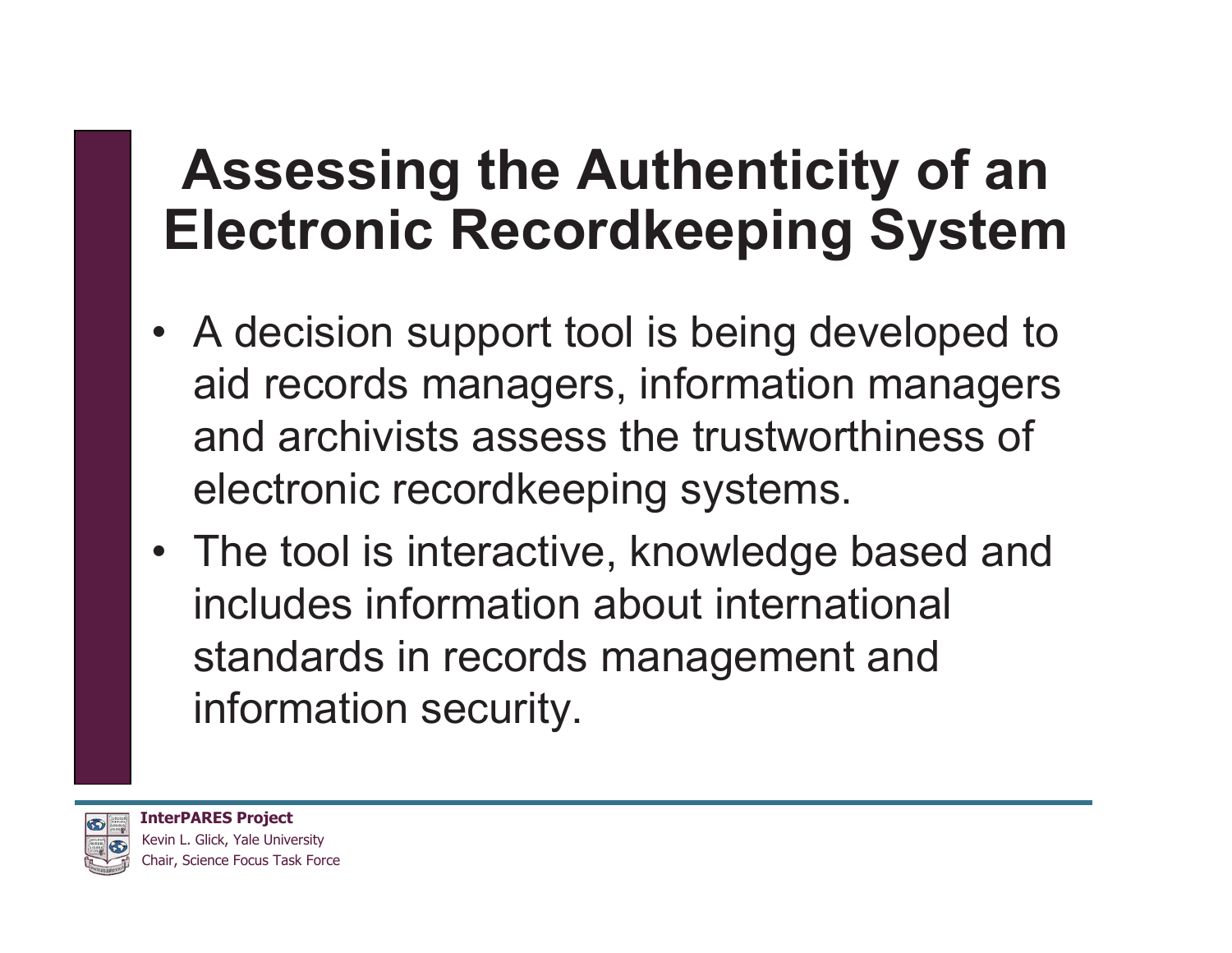# **Dissemination Activities**

- $\bullet$  International Conference and Workshop Presentations with multiple professional disciplines
- $\bullet$ **Publications**
- $\bullet$  Collaboration and guidance of other research and development projects

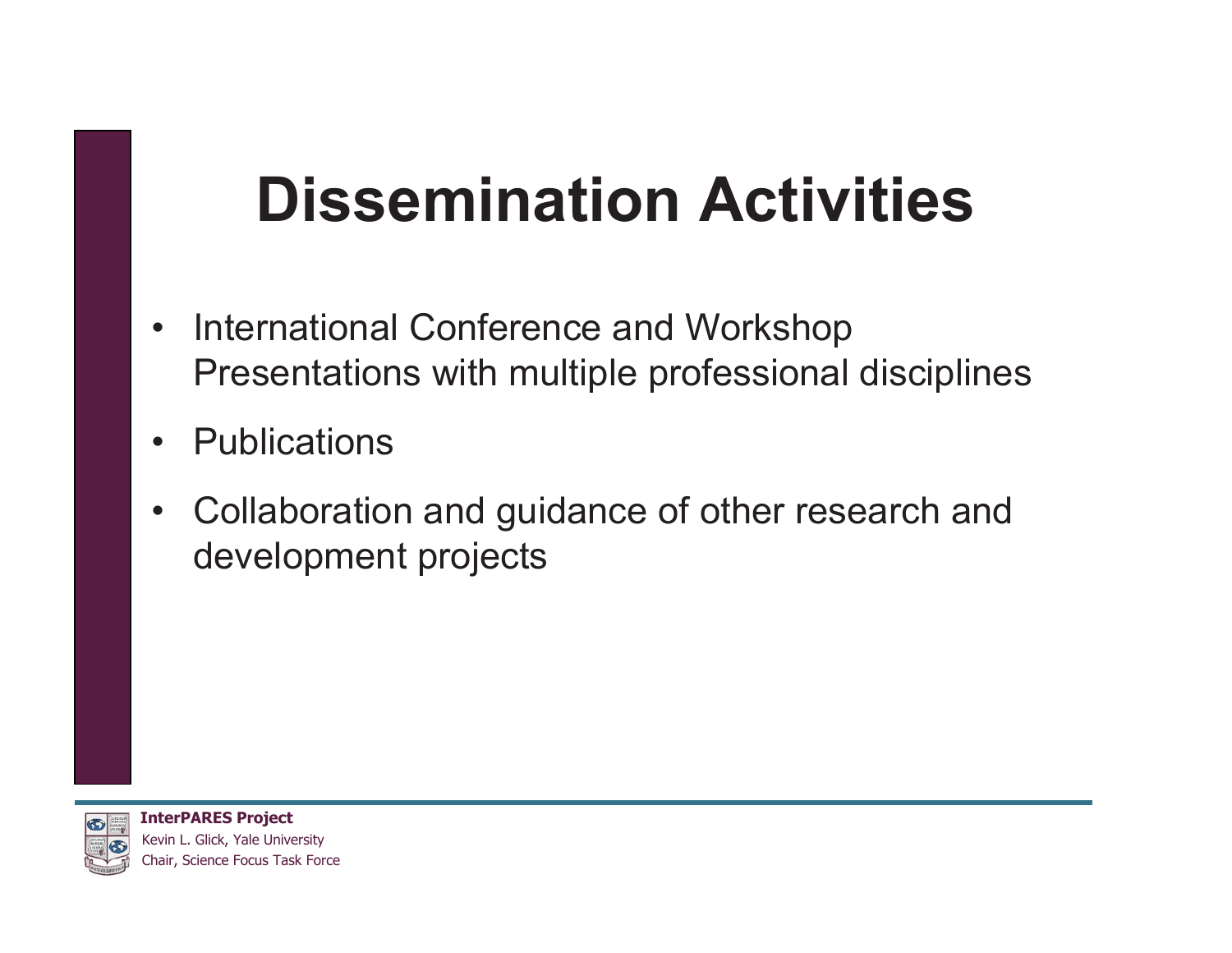# **Collaboration with Industry**